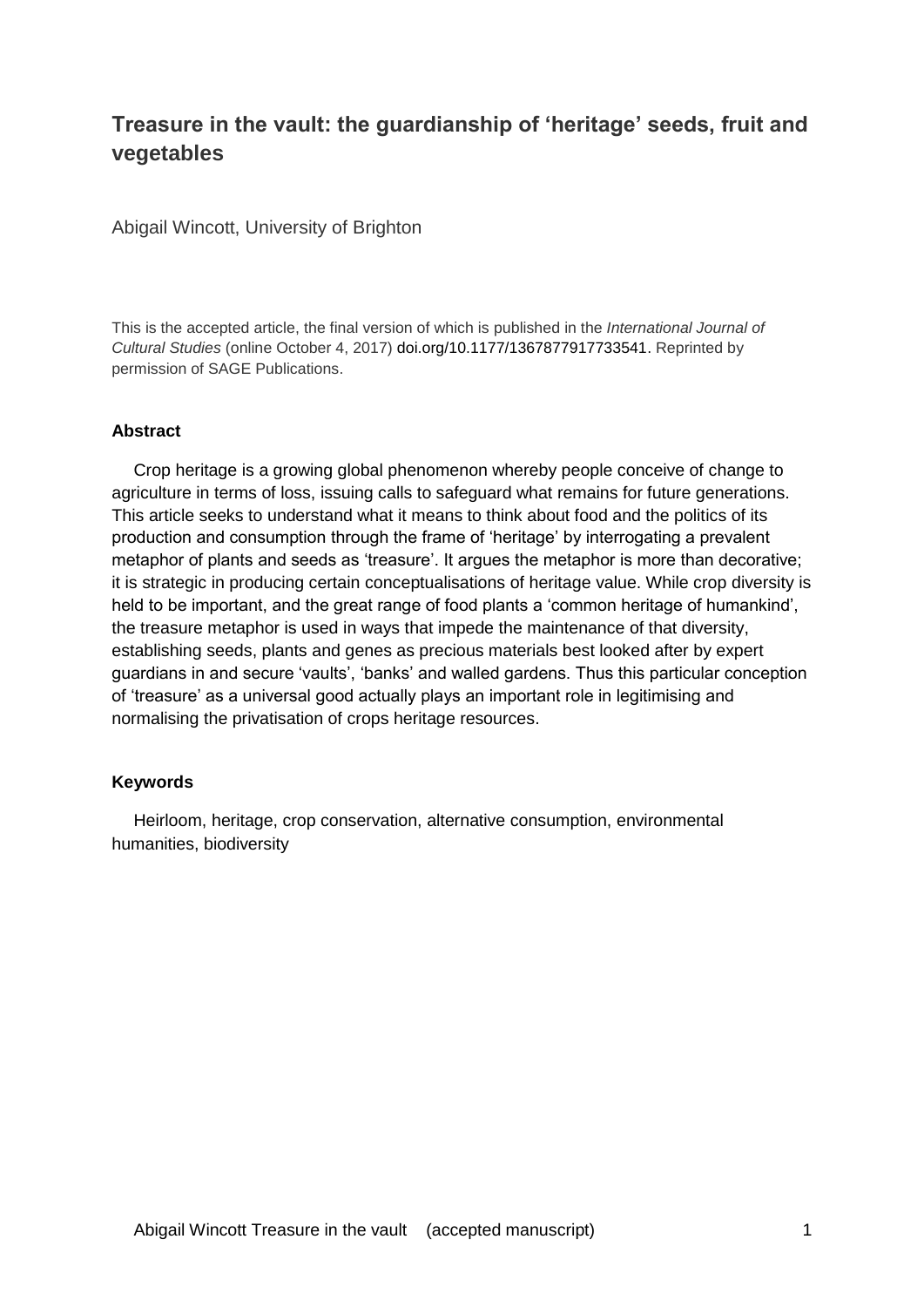#### **An introduction to the heritage of crops and seeds.**

In the punishing cold of an Arctic mountain, in the remote Svalbard Islands, a doorway leads to what's meant to be the safest place on earth. Scientists are on their way, approaching through this isolated and hostile terrain and I'm with them as they carry a precious cargo of seeds to be kept out of the way of whatever climate change might bring. (BBC correspondent David Shukman reporting from Svalbard Global Seed Vault, 22 Jan 2016)

The TV reporter stands, muffled against the Arctic cold, in the icy interior of what looks like a nuclear bunker, 'deep inside a mountain' in 'the safest place on earth', built, he is told by an employee, to last 4,000 years. The 'precious cargo' he has accompanied up to the Arctic island is seeds and the genes they contain. He explains they are at risk from changes in modern agriculture, from war and natural disasters. Svalbard, with its rows and rows of metal shelves, stacked with boxes and packets of seeds from all over the world, represents 'a safeguard against the apocalypse'. Svalbard Global Seed Vault is the gene bank of gene banks, a secondary back up facility, storing spare seeds from the many secure storage facilities around the world. The Seed Vault has been reported on with relish by other journalists too, in stories which reproduce Svalbard's own narrative (and that of the Global Crop Diversity Trust, which funds it) of a precious heritage of humanity safeguarded in perpetuity, in a bleakly magnificent setting, thanks to military-style security.

The conceptualisation of seeds as 'precious' and the suitability of their storage in a high security vault is not inevitable however, nor is it uncontested. Opponents have argued that securing the gene pool for humanity's future food supply in closed gene bank facilities is both unjust and ineffective—privatising resources developed over millennia by farmers and inadequate to the task of maintaining or growing diversity in the fields, where it is needed, something that informal seed saving is well equipped for (Fowler & Mooney, 1990; Mulvany & Berger, 2002; Nazarea, 2005; Phillips, 2016). This article examines the role of the metaphor of heritage as treasure in reproducing this situation. It produces particular conceptualisations of heritage value and certain materials, structures and relationships of conservation. The article also explores how the metaphor is variously adopted and challenged, as the crop conservation project is taken up by new interest groups.

#### **Investigating the politics of heritage crop discourse**

The discourse of crop heritage started to take shape in the early decades of the twentieth century, as botanists and experts in the newly ascendant field of agronomy had begun collecting and recording varietal and trait diversity in crop plants, for utilisation in crop breeding (Loskutov, 1999, p. 1). This work led to a consciousness among scientists that farms were increasingly modernising and adopting fewer, genetically less diverse varieties, in place of traditional, local ones. From the 1960s, agricultural science experts defined a global strategy for the conservation of crop plants as a gene pool for future crop improvements (Scarascia-Mugnozza & Perrino, 2002, p. 2-5). The active organisation of this interest group led not only to the expansion of crop heritage discourse, but fixed it as a primarily scientific and agricultural issue. The growth of gene banks and genetic engineering for agriculture have led to seed companies focusing increasingly on genes rather than plants and the foods they become (Kastler, Onorati, & Brac, 2013). *Ex situ* genebanks have assumed crucial importance in modern plant breeding and parallel efforts to maintain biodiversity, and their growth thus has significant economic implications (Breen, 2015, p. 43).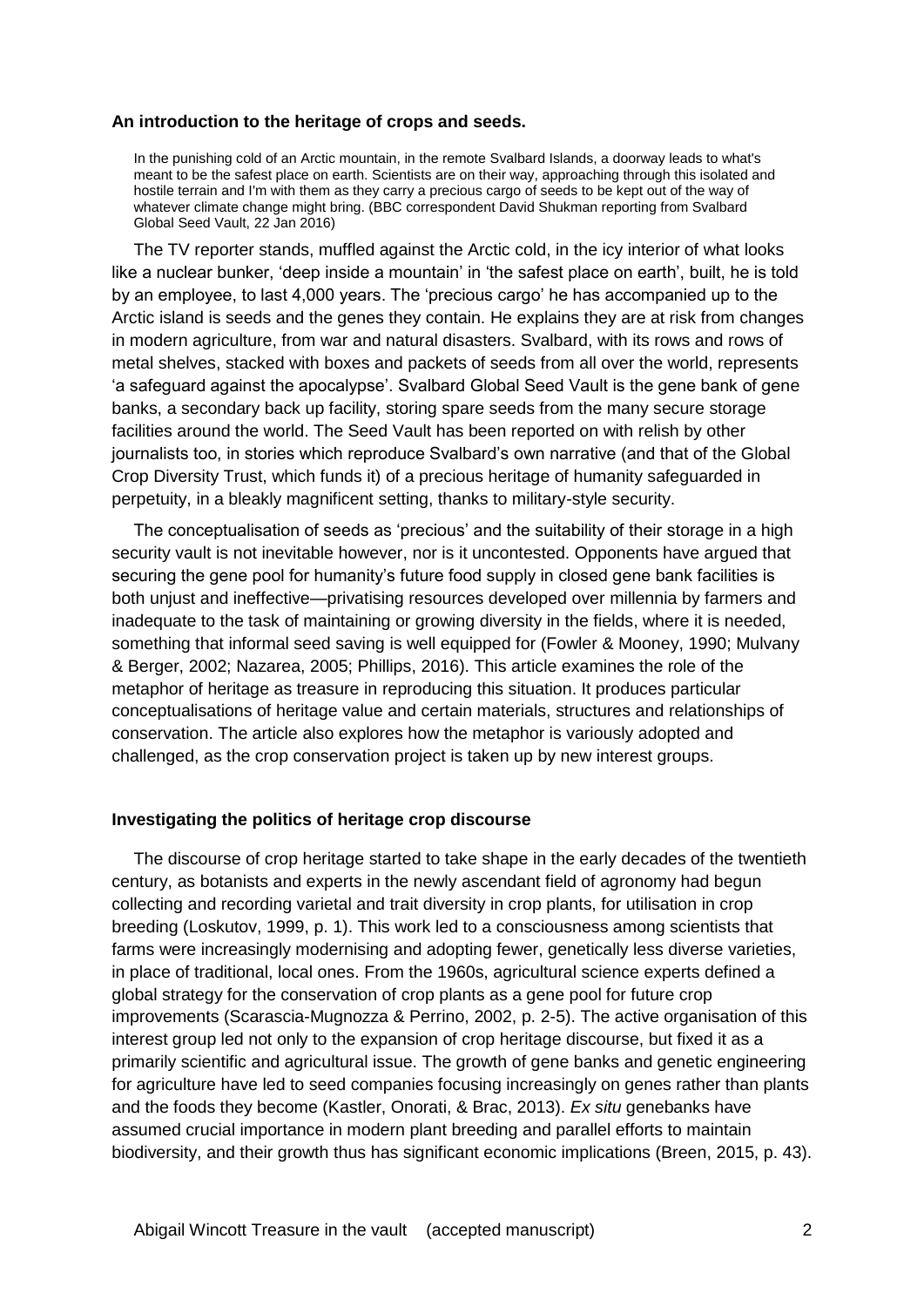It is not within the remit of crop science to critically examine the work of the discourse of heritage and of conservation, and there is a lack of reflexivity about the nature of the crop conservation project. However there have been interventions from increasing numbers of sociologists and anthropologists. Fowler and Mooney<sup>1</sup> (1990), Friis-Hansen and Sthapit (2000), Nazarea (1996, 1998, 2005, 2006) and Breen (2015) have all addressed issues of access and power in the conservation and management of 'plant genetic resources'. They have often done so through work with indigenous farmers in various parts of the world where industrialised agriculture has made inroads, but still operates alongside older ways of producing food. These anthropological and sociological interventions speak to the field of agricultural science and maintain that frame of reference. Crop heritage is thought of as genetic resources for conventional agriculture, which may be managed and owned, though these authors question assumptions about who is entitled to do so and in some cases critique the concepts underpinning conservation discourses (Breen, 2015; Graddy, 2013). They also have a tendency to focus on the global South, where traditional crops remain part of agricultural production, rather than wealthier countries, where heritage crops are associated with eating out, home leisure gardening and heritage visitor sites, meaning the politics of this newer consumer-oriented heritage discourse have been neglected.

The discourse of heritage vegetables is both global—as some of the interest groups organise themselves across borders, and the same ideas and claims crop up in different parts of the world—and locally variable. This paper takes the UK context as its focus. It is one that has received little attention, a relative late-comer to the popular discourse of heritage vegetables and seeds as a consumer good and form of activism. But at the same time local British iterations of heritage vegetable discourse connect with and build on global networks of activists, retailers and genebanks. The central arguments about what it means to think about our food system through the frame of heritage have resonance around the world, wherever government agencies, campaigners, researchers and journalists seek to promote crop biodiversity and indeed cultural diversity of our food systems through the idea of 'heritage'.

The literature critiquing the practices of the 'crop genetic resources movement' has not questioned the use of heritage as an organising concept. In the agricultural science sector, there are frequent references to endangered crops as a heritage of humankind, to be safeguarded for future generations. In the UK, the term 'heritage' vegetables will be familiar to many consumers, seen on seed and produce packets, in magazine features and in show gardens. The tendency in North America is to use the term 'heirloom' (Jabs, 1984; Jordan, 2007, 2015), with its connotations of something personally meaningful, handed down in the family. This is perhaps reflected in the small number of academic works on the subject that take a cultural approach (Carolan, 2007; Jordan, 2007, 2015), where personal connections between people and the seeds and vegetables they collect and conserve are stressed and in Jordan's case, the subject is viewed through the lens of memory. It is hard to know how much the term 'heritage', in use in the UK, impacts on how the issues are conceptualised, but certainly Britain has a longstanding and extremely active heritage conservation culture. Everything from castles to factories has been protected from demolition and change and

<sup>1</sup> Cary Fowler, whose background is in sociology, has an interesting relationship with the agricultural research sector, both critiquing some of its practices and working closely with its major institutions, including the UN FAO and CGIAR, and helping to establish the Svalbard Seed Vault.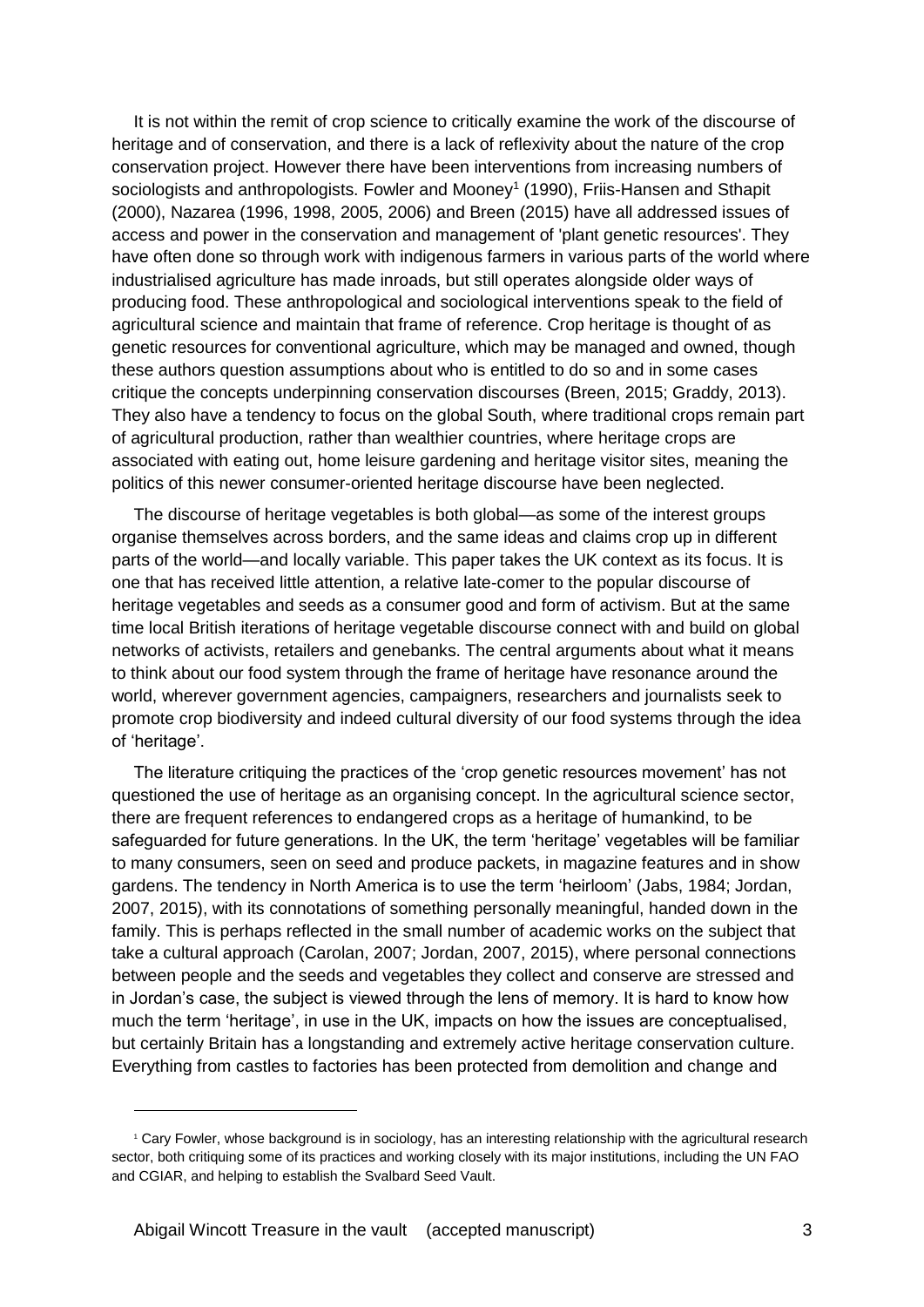foods are merely the latest object of heritage concern. The discourse of heritage has a tendency to grandiloquence and a focus on the material 'stuff' of the past, rather than its meanings or practices (Smith, 2006). This article is examining a global heritage discourse, but by focusing on the UK context may well reflect that country's particular heritage culture.

Existing UK heritage conservation bodies have apparently seen saving heritage vegetables and fruit trees as a natural extension of their remit. The National Trust is large heritage conservation organisation managing around 400 historic sites (National Trust, 2012). It has opened many collections of heritage vegetables in historic kitchen gardens in the grounds of its stately homes, as well as heritage orchards, as has its Scots counterpart, the National Trust for Scotland. Specialist heritage bodies such as the Heritage Seed Library (operated by charity, Garden Organic) and smaller local heritage orchards and gardens have aped the National Trust's envied membership and entry-fee schemes, and there are now many heritage gardens and orchards across the country. Here, visitors can not only view the heritage as it grows, but often also buy it in on-site shops, restaurants and garden centres.

At the same time as this expansion of heritage visitor sites, the idea of crop heritage has been central to the work of many activist groups seeking radical social and economic change to the food system; groups like Reclaim the Fields, La Via Campesina and the Landworkers' Alliance are active in the UK. The posters, websites and leaflets produced by these groups argue that heritage crops are threatened by corporate capitalism, and to grow them and swap seeds is to resist corporate dominance of our food system. This activist discourse of heritage vegetables and seeds finds its way into the lifestyle media, where journalists report on a consumer-led movement to reclaim lost tastes and pleasures, once enjoyed by our grandparents, but now threatened by the bland 'industrial' produce offered by supermarkets (Wincott, 2015, p. 581).

From reports by the UN FAO to the *Guardian* lifestyle pages via the National Trust tearoom and anti-capitalist posters, it is clear the discourse of heritage vegetables does a lot of different work for a lot of very different interest groups. There are some troubling contradictions immediately apparent in these newer discourses of crop heritage. For example, many webpages and newspaper articles suggest that the growing and eating of heritage crops represents a resistance to the damaging dominance of big business and the profit motive over our food system. Yet major UK supermarket chains proudly announce heritage vegetable and fruit products in their stores, and where they are for sale, 'heritage' seeds, fruit and vegetables are associated with premium product lines and upmarket dining. Secondly, despite widespread claims that traditional seeds are a universal heritage of humankind, seeds and plants are now not only protected in closed genebanks but increasingly in the heritage gardens of stately homes. Thus heritage vegetable discourse may protect valuable cultural and material resources but also exclude the majority from their enjoyment, through processes of privatisation and commodification. Cultural studies has an important contribution to make to these debates, in unpicking or teasing out some of the contradictions or tensions, including popular culture in its scope, as well as formal agriculture and development policy making and placing the political nature of discourses centre-stage**.**

In order to understand the politics of heritage crop discourses, linguistic analysis forms a central part of my analysis. But practices, alliances and the role of various non-human entities are also considered as discursive (Laclau & Mouffe, 2001, p. 109). These entities afford certain discursive possibilities and preclude others, and thus have agency, but it is not the materials which are the focus of analytic attention, but the human social relations they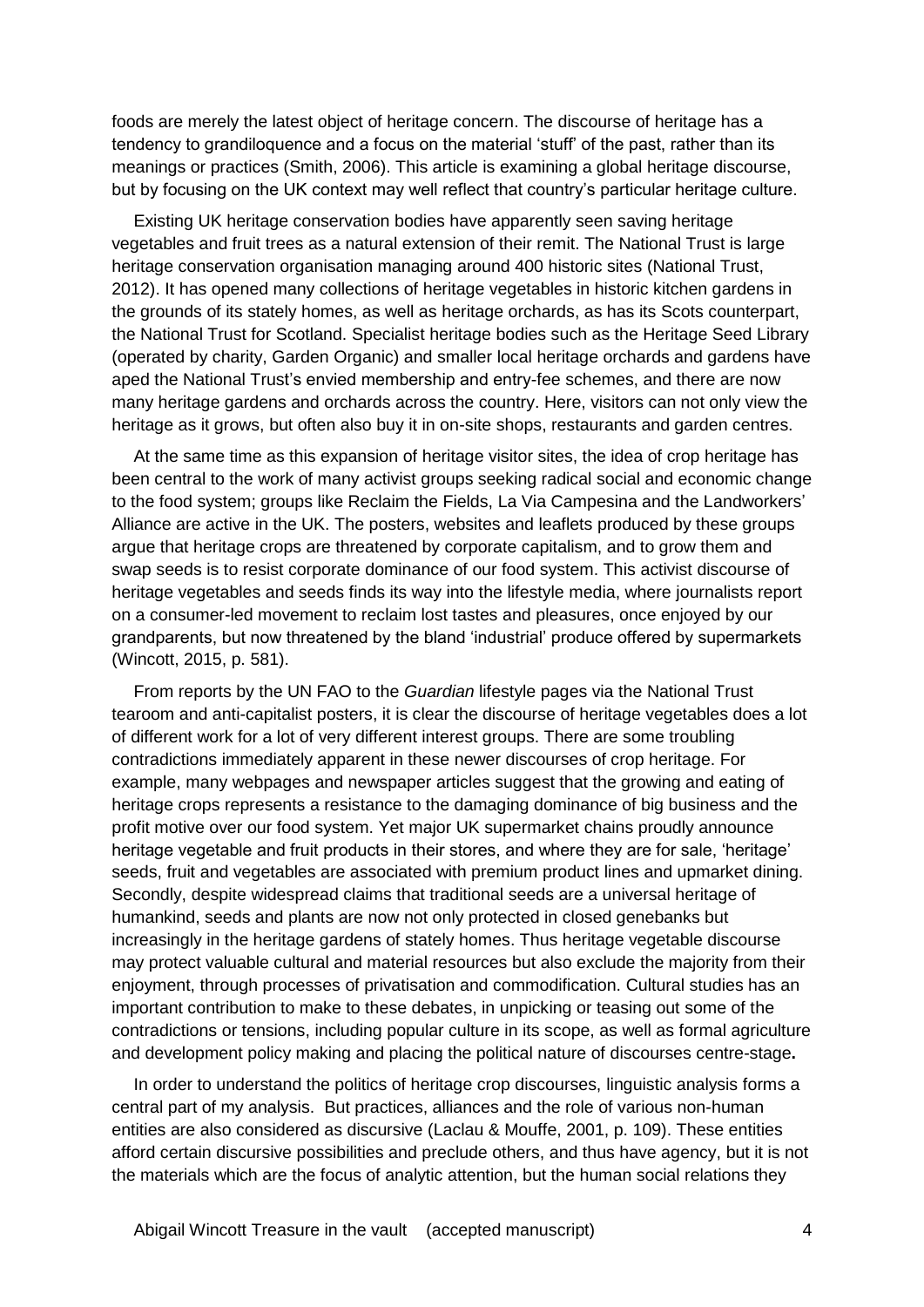are used to shape. My aim is to understand how people employ heritage crop discourse in ways that structure the meanings and uses of seeds and food. This discourse constrains possible understandings and as it does so enables the creation of new kinds of value (Foucault, 1970, 1972, 1977) and a whole set of practices or fields of knowledge, from crop conservation in genebanks to the sale of luxury heritage tomatoes in supermarkets. I consider too the ways human interest groups seek to stabilise those particular meanings and the value they produce, by enrolling materials, from garden walls to seed packets, to the ice of Svalbard (Latour, 1986, 1991; Law, 1991). The discursive field is where a battle is played out, to determine the value of resources and to secure access to that value while limiting the access of others.

The current article reports on one aspect of a larger project which investigated the organising concepts of heritage vegetable discourse, mapped the field of social actors engaged with crop heritage and examined the kinds of power relations which these social actors negotiate through the language, images, practices and structures of heritage vegetable discourse. I have over the course of this work gathered around 500 texts about heritage seeds, vegetables or fruit. The texts include tweets, academic journal articles, newspaper articles, press releases, food packaging, menus, TV and radio programmes, websites and posters. They are produced by a broad range of organisations or types of author, including genebanks, lifestyle journalists and activist groups (see Wincott, 2015 for an introduction and background to these). The timeframe of the texts spans the late 1990s to the present day, but leans heavily to texts produced in the last five years due to the rapid proliferation of heritage vegetable discourse in the UK in particular during this time.

The database represents a useful resource for discourse analysis, but the heterogeneous nature of the texts means it cannot be used to generate quantifiable data. Expressions of the discourse produced as texts, particularly online, are inevitably represented more heavily than other discursive instances, so lifestyle journalism is represented by a large number of texts, while longstanding activities such as the storage of germplasm in a gene bank may count only as a handful of examples. It offers the chance however to examine the characteristics of heritage-as-treasure and traces the ways it may change as it is employed across the network of interest groups, from gene banks to retailers. And thus to ask what work it does within heritage crop discourse, and in whose interest.

#### **The value of heritage: seeds and genes as 'treasure'**

Uses of the word 'treasure' itself are numerous. The UN FAO calls genetic diversity a 'treasure chest' of valuable traits under threat (FAO, 2010, p. 184), for example. The phrase "an invaluable treasure for mankind' is used in numerous agricultural science publications (eg Guteva, Varbanova, & Shamov, 1998; Kumari et al., 2016; Vetelainen, Negri, & Maxted, 2009). Publicity for a gene sequencing project at the John Innes Centre genebank refers to the collection as 'a treasure trove'. The idea of heritage as material 'treasure' is not always quite so explicit however, and can be built through layers of repeated imagery and the enrolment of materials. In the BBC report on Svalbard, mentioned at the start of this article, it is developed through the term 'precious cargo' and through the many references to security, something which implies preciousness, as well as a threat to it. Thus concrete, steel and ice are engaged in the accomplishment of the treasure metaphor.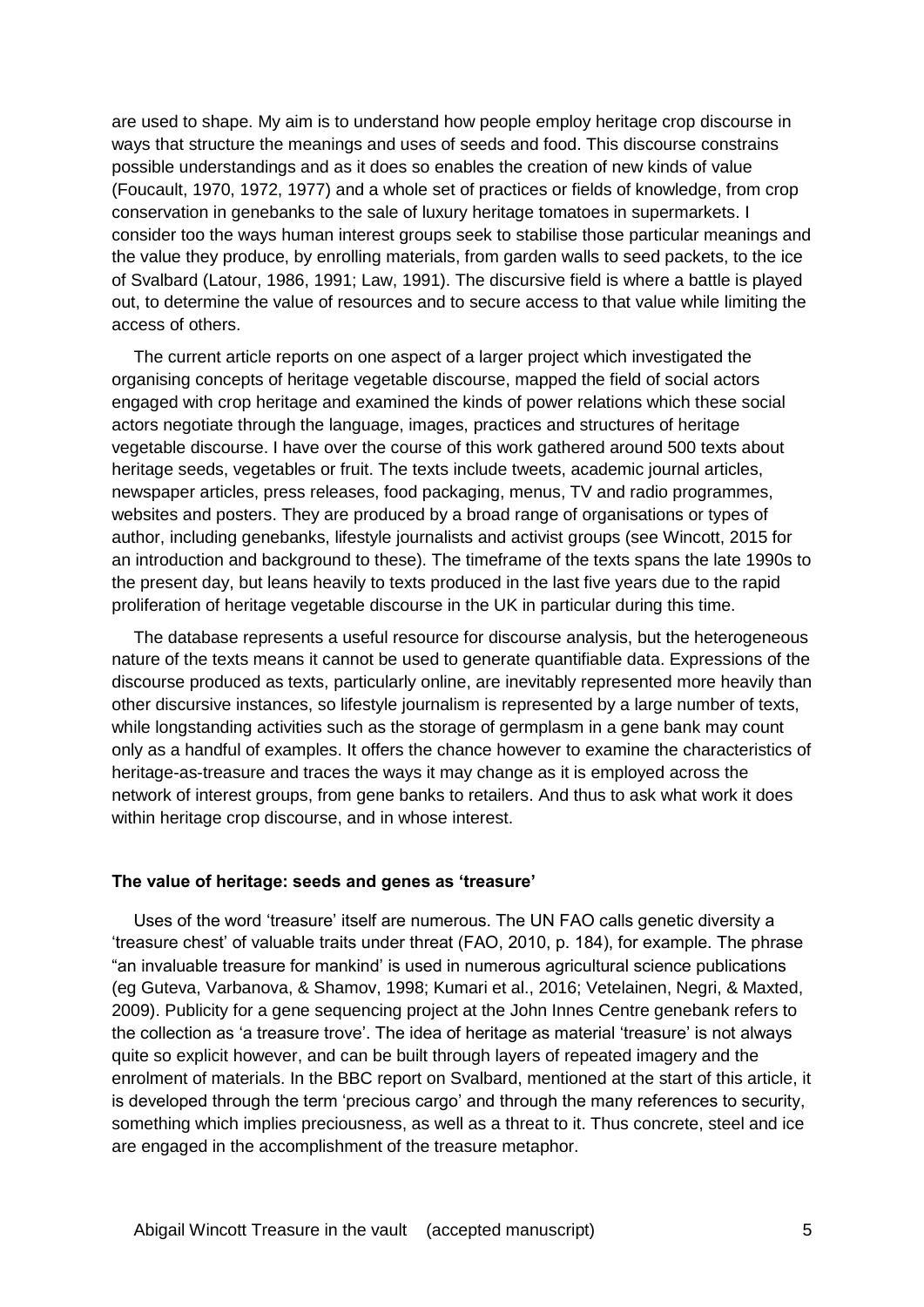A National Trust webpage (2015) demonstrates the way these layers are built up. It describes wholesale destruction of orchards, and two heritage enthusiasts rescuing wood with which to found a new heritage 'Mother Orchard' on the NT's Cotehele estate in south west England:

Each parish or farm once boasted its own small collection of distinct apples, whose names and uses were carefully guarded and handed down over the years. Generations of families tended orchards. Local traditions were tied to the orchard calendar. Sadly, […] these living windows on the region's cultural heritage had all but vanished by the late 1970s. […] Precious details and scion wood for many varieties were found in the nick of time. In one case [conservationists] snatched unburned twigs from a bonfire after new homeowners chopped down a rare tree.

Here the apple wood snatched from the bonfire is 'precious' and its unthinking almostdestruction a kind of vandalism, the almost-loss heightening the sense of value. The theme of loss enhances both the idea of value and the need for safeguarding. I will return to the significance of safeguarding in the next section. In the example above, as in many others, the emphasis on great age and continuity of the heritage varieties also helps to intensify the idea of preciousness in heritage vegetable texts (Wincott, 2015, p. 577).

The treasure motif appears in the presentation of Sainsbury's supermarket Taste the Difference range heritage tomatoes. Red, orange and yellow baby tomatoes, visible through the cellophane wrapping, are labelled 'Heritage Jewels'. This is an unusual use of it in retail and lifestyle texts, however. Where it does occur, it seems to be drawing attention to the colours of heritage vegetables, more varied and vivid than non-heritage types, an effect sometimes heightened in the case of root crops by contrast with the mud they emerge from. For example, a *Telegraph* article (Hart, 2011) features a grower supplying Marks and Spencer stores with different coloured heritage carrots and likens them to precious metals:

Clouds the colour of slate are massing in the east, but the carrots pulled from the ground, and cleaned in a silver bucket carried for that purpose by a Jeevesian agronomist named Peter (a consultant who is developing heritage varieties of carrot), are bathed in winter light and glow like red and yellow gold.

Journalists, like marketing copywriters engaged to sell premium tomatoes, must be creative in their use of language, must draw attention to a phenomenon or a product, and tempt the reader or consumer. Yet scientists writing for intergovernmental organisations and scientific journals also turn to the treasure metaphor frequently, despite the fact it is not drawn from the scientific frame of reference. These authors do not stand to benefit from the sale of heritage vegetables, and in the next section I consider how the framing of heritage crops as 'treasure' is nonetheless productive for these interest groups, because of the way it structures the idea of the value of heritage and how it ought to be preserved.

# **Guardians of vegetable heritage**

 $\overline{a}$ 

The concept 'treasure' brings a set of other concepts in its wake, such as wealth, profit and the vault. *Science* magazine (Gewin, 2015), reporting on a new gene bank consortium called DivSeek, headlines the piece 'DivSeek aims to mine the genetic treasure in seed bank vaults'. The concept of heritage as treasure frames the entire article, where gene banks around the world store 'wealth' which can, through the DivSeek initiative to share information between gene banks, finally be 'capitalised on'. The 'Visit Wakehurst Millennium Seed Bank'<sup>2</sup> webpage on Kew Royal Botanic Gardens' website celebrates its official opening by

<sup>&</sup>lt;sup>2</sup> Kew Royal Botanic Gardens preserves wild plant varieties in its Wakehurst Millennium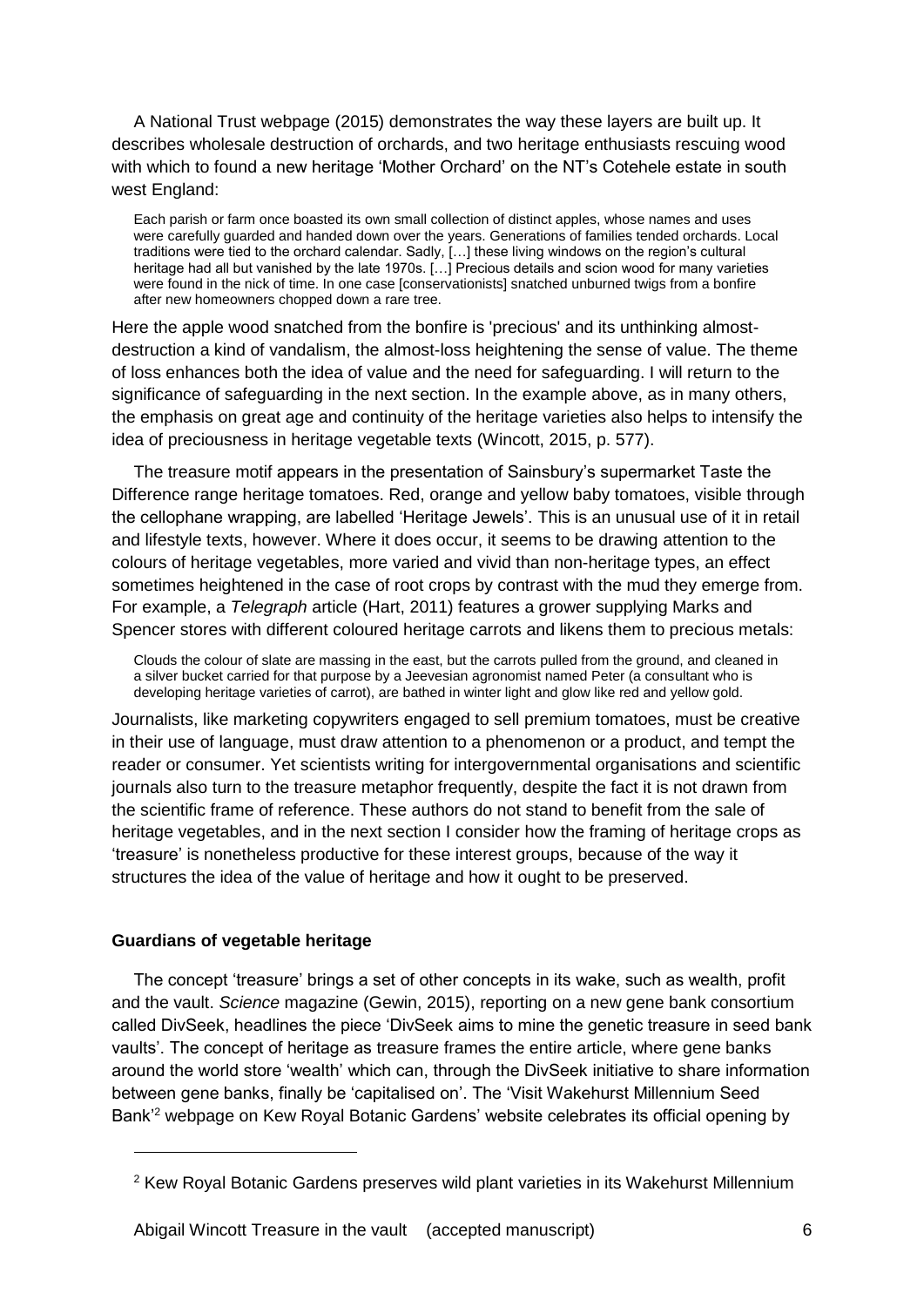Prince Charles using the same analogy:

His Royal Highness Prince Charles officially opened the Millennium Seed Bank (MSB) in 2000, describing it as "a gold reserve … a place where this reserve currency, in this case life itself, is stored."

What these examples demonstrate is the way the treasure metaphor goes beyond a creative use of language to structure ideas about what can and should be done with these resources. As the seeds, plants or their genes are likened to treasure, so the places they are housed are likened to banks, vaults or treasuries. They are 'mined' like a raw natural resource, rather than created by human culture. And as well as being kept safe they are associated with the idea of wealth and profit.

The idea of 'banking' can refer to collective saving and sharing of seeds, from which members may draw seed for planting, and the database contains some mention of these kinds of community seed bank schemes, or seed saving networks, which have been established in many developing countries by farmers and in richer parts of the world by home growers since the 1980s (Vernooy, Shrestha, & Sthapit, 2015). These 'banks' are very different to the secure vaults mostly referred to using the treasure-bank pairing. Genebanks are special spaces of expert conservation. Not all are perhaps quite as high security as the Svalbard seed vault, with its remote location and steel security doors. But they are closed from public access, managed by specialist professionals. The crop research organisation CGIAR (1996) concludes that germplasm, that 'invaluable treasure for mankind', 'should be studied, maintained and stored in living condition in order to be used now and in the future', emphasising static maintenance and prioritising study, rather than active growing, selection or consumption.

Vavilov, a Russian botanist, is in crop science texts widely credited with starting the preservation of crop heritage. His ambition was:

to gather the varietal diversity from all over the world, bring it to order, turn the Department into the treasury of all crops and other floras, and launch the publishing of "Flora Culta", the botanical and geographical study of all cultivated plants. (quoted in Loskutov, 1999, p. 18)

Vavilov, and to a lesser degree US agronomists Harry and Jack Harlan, are characters in a kind of founding myth of the gene banking sector or 'genetic resources movement' (Westengen, Jeppson, & Guarino, 2013. See also Qualset, 1997 and the BBC Radio 4 series Plants: From Roots to Riches, 2014). In such accounts, Vavilov and others are portrayed as far-sighted pioneers, scouring the world for genes of potential value. That value is only considered realised when samples are brought home for safe storage. Here they can be understood through scientific ordering and classification (Hall, 2005, p. 24) and their worth expressed in crop breeding programmes. They are in other words considered a little like metal ore or uncut diamonds, worth nothing until they are processed by humans. Yet of course these crop varieties have already been part of human economic and cultural activity, they have been selectively bred by many generations of farmers or small-holders. The skill and work of these farmers is made invisible in the metaphor or mining for precious materials.

The most recent UN FAO *Report on the State of the Worlds Plant Genetic Resources for Food and Agriculture* estimated that the total number of 'accessions' conserved in closed collections worldwide had increased by approximately 20 percent since its first report in 1996, totalling around 7.4 million, in 2,500 genebanks and botanical gardens (FAO, 2010, p.

 $\overline{a}$ 

Seed Bank, among them food plants and crop wild relatives.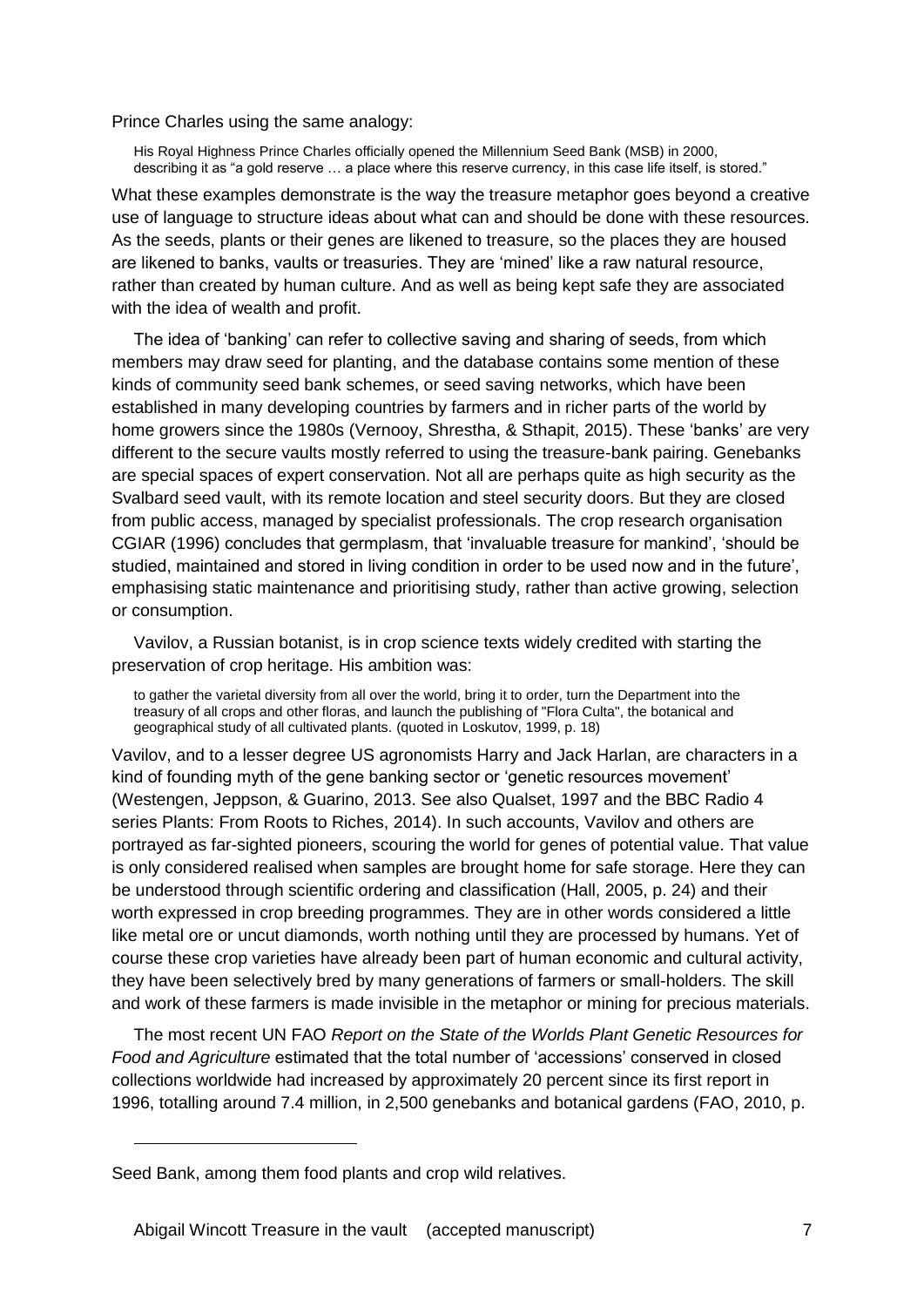xxi). This enormous investment in genebanking as the solution to change or loss of crop diversity has been enabled, and to some extent shaped, by the treasure metaphor. Although there are other ways in which heritage value and guardianship are conceptualised—and I will touch on these later in this section—the prevalence of the treasure motif means it has to be considered as an important part of what it has come to mean for people to think about the food system through the lens of heritage. In recent years however, there has been a great growth of heritage crop conservation by organisations running heritage gardens and orchards. The funding model for these undertakings enrols different groups of people in the project of conservation, meaning the conservation sites cannot be completely closed to the wider public. This raises the question of whether these gardens challenge the treasure-inthe-vault metaphor.

While genebank funding enables closed storage of 'germplasm', accessible only to researchers, heritage gardens are funded through a combination of membership, donations, sales and entry fees, all of which necessitate offering some form of access to the general public. The National Trust runs many historic kitchen gardens, displaying heritage fruit and vegetables. The Heritage Seed Library (HSL)—often glossed in the media as a body founded to 'rescue our vegetable treasures' (Evans, 2007), or 'where treasured plant varieties are housed' (BBC Gardeners' Question Time, 15 Jan 2012)—has a visitor centre at its parent organisation, Garden Organic's show garden. It offers a membership scheme, and members receive six heritage varieties to grow at home. Though the conservation discourse of these membership bodies features some public engagement, the idea they are safeguarding treasure is still central to the discourse of heritage conservation at these sites. The idea of the bank vault is not used, but the safe keeping of treasure is enacted in other ways, primarily the development and display of collections.

Forming a collection is a crop heritage guardianship activity (Wincott, 2015, p. 579) common to genebanks and heritage organisations. Taking the frame of reference of the museum or art gallery, the discourse of the heritage vegetable collection develops a kind of heritage that is potentially mundane—relating to food and farming, and easily reproduced by anyone who can buy or save seed—making into something approaching official national treasure. The seeds and plants in these collections are rarely unique themselves, but the organisations work hard to assert the uniqueness and importance of their collection. Thus the collection becomes something precious in itself. The John Innes Centre's website boasts it is 'custodian of a number of key germplasm collections' which 'are the subject of research in their own right'. The National Trust's Knightshayes Court claims to offer 'a unique chance to see a vast collection of crops which are now almost extinct', and its Clumber Park boasts '130 varieties of rhubarb, the largest collection in the UK' and '72 varieties of apple that have been awarded National Plant Collection status'. The idea of national status is popular. The Royal Horticultural Society asserts that it holds 'the national collection of rhubarb', while Brogdale has 'the National Fruit Collection', for example. The prefix signals official institutional status but it also represents the staking of a claim to be the to be the single entity entitled to safeguard these collections over that particular territory – in effect, discursively bonding mutable forms of heritage to specific collections of material remains, and hence specific heritage sites.

The spaces of vegetable heritage management tend to be represented in promotional materials as grand and imposing, illustrated by images of neat rows of vegetables, in large, well-tended grounds, bordered by high walls, often with the country house in the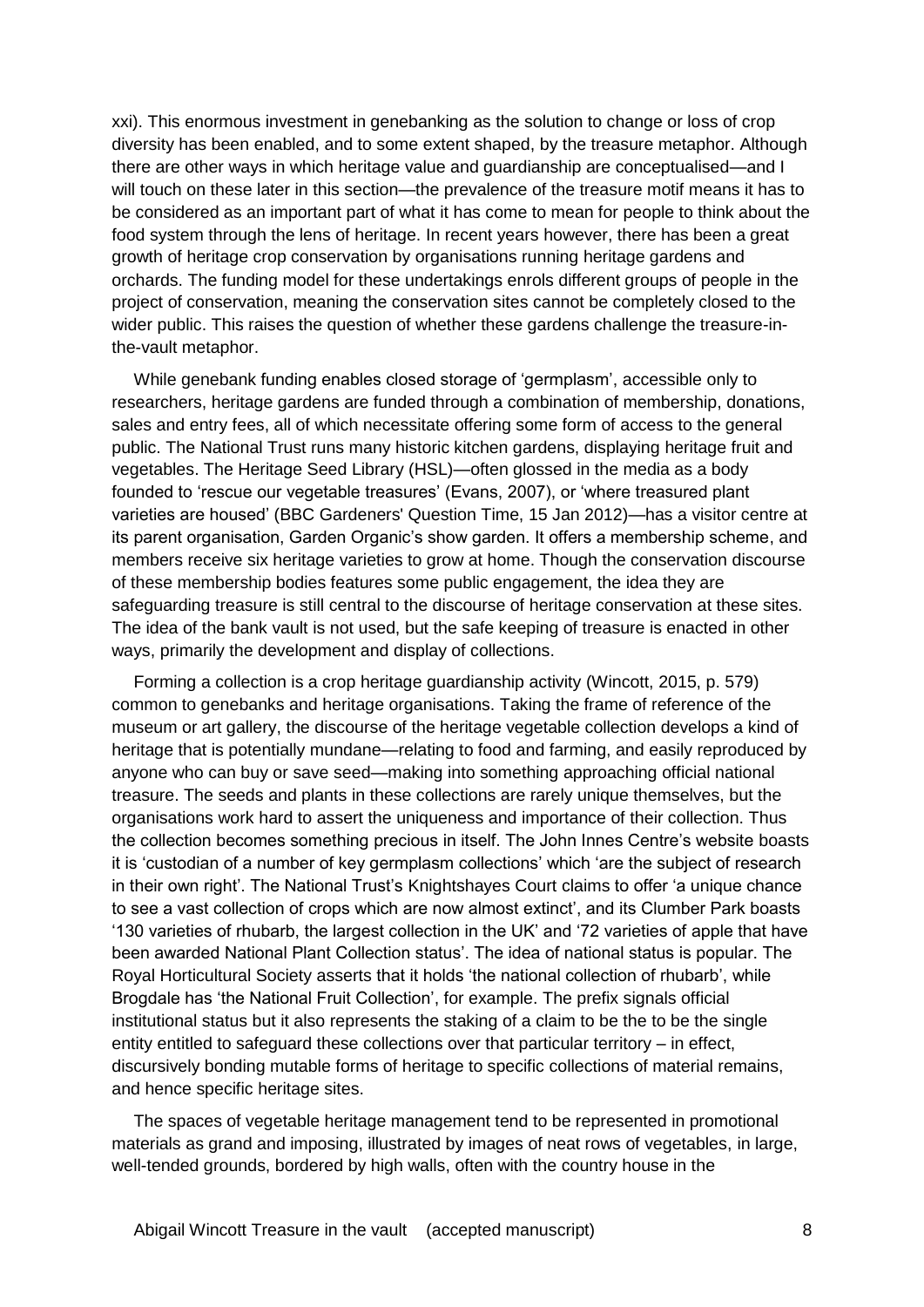background. The garden, with its living organisms, growing and always changing, appears ordered and static. In common with images of historic sites in general, there are rarely visitors or gardeners to be seen in these immaculate spaces (Waterton, 2010). The gardens are laid out not only in order to direct and classify the plants but to direct the visitor, using walls, paths, labels and sign posts. The visual and spatial grammar is familiar from the museum, art gallery or heritage site, an idea reinforced by the advertisement of opening hours, the entry price and the shop, where souvenirs can be purchased. In other words, it is a form of conservation and display already associated with the reverent viewing of national treasures. Illustrations in texts about seed banks also tend to feature very few people, preferring images of regimented rows of containers or the buildings that house them, a decontextualising familiar from museums. This aesthetic stems from and reproduces a focus on the materials of heritage, at the expense of telling stories about its relationships or its social and cultural meanings. This is a reductionism Carolan associates with biotech genebanking (Carolan 2007, p. 743) but which extends to botanic or heritage gardens.

A pre-occupation with impending loss is central to heritage discourse generally (Lowenthal, 1998, p. 26; Samuel, 1994, p. 221) and highlighting risk is important in justifying any heritage project, and crops are no exception. That these crops are at risk is often repeated, but blame is not ascribed. To highlight loss while not mentioning the human politics of crop breeding and food production—and the role of crop science itself in the loss of heritage—requires some techniques of misdirection. Texts frequently use of the passive form (diversity is at risk, landraces have all but disappeared, species are being eroded) and focus on the consequences of 'genetic erosion' – vulnerability to pests, disease and global warming. These reminders serve to heighten a sense of danger in themselves and again shift the focus of attention from specific groups of people who have actively reduced crop diversity over the past 100 years (crop geneticists, bio-tech companies) to more generalised non-human threats (microbes, insects, the weather).

Risk is also implied in the fetishizing of the security provided by secure vaults, particularly in texts about Svalbard. An FAO report enthuses about Svalbard's security features: 'Located in the permafrost, 130 metres into a mountainside on an island just 800 km from the North Pole, SGSV provides unprecedented levels of physical security.' (2010, p. 71). On the Crop Trust website a page headed 'what we do' describes the building and its setting vividly:

Deep inside a mountain on a remote island in the Svalbard archipelago, halfway between mainland Norway and the North Pole, lies the Svalbard Global Seed Vault. It is a fail-safe, state-of-the-art seed storage facility, built to stand the test of time – and of natural or manmade disasters.

The ideas of risk, of the inherent preciousness of heritage crops and their storage in secure vaults are all mutually reinforcing aspects of heritage-as-treasure discourse. The closed loop appears so logical, so seamless and so inevitable, that it disguises very effectively its effect of removing the seeds and plants from a wider constituency of growers, in effect privatising them, on the grounds of security. It also distracts from the complete failure to be frank about the reasons for 'genetic erosion'.

#### **Challenges to the treasure vault metaphor**

The particular nature of the treasure-in-the-vault model of crop conservation can be more clearly seen when it is compared with alternative conceptualisations of the value of heritage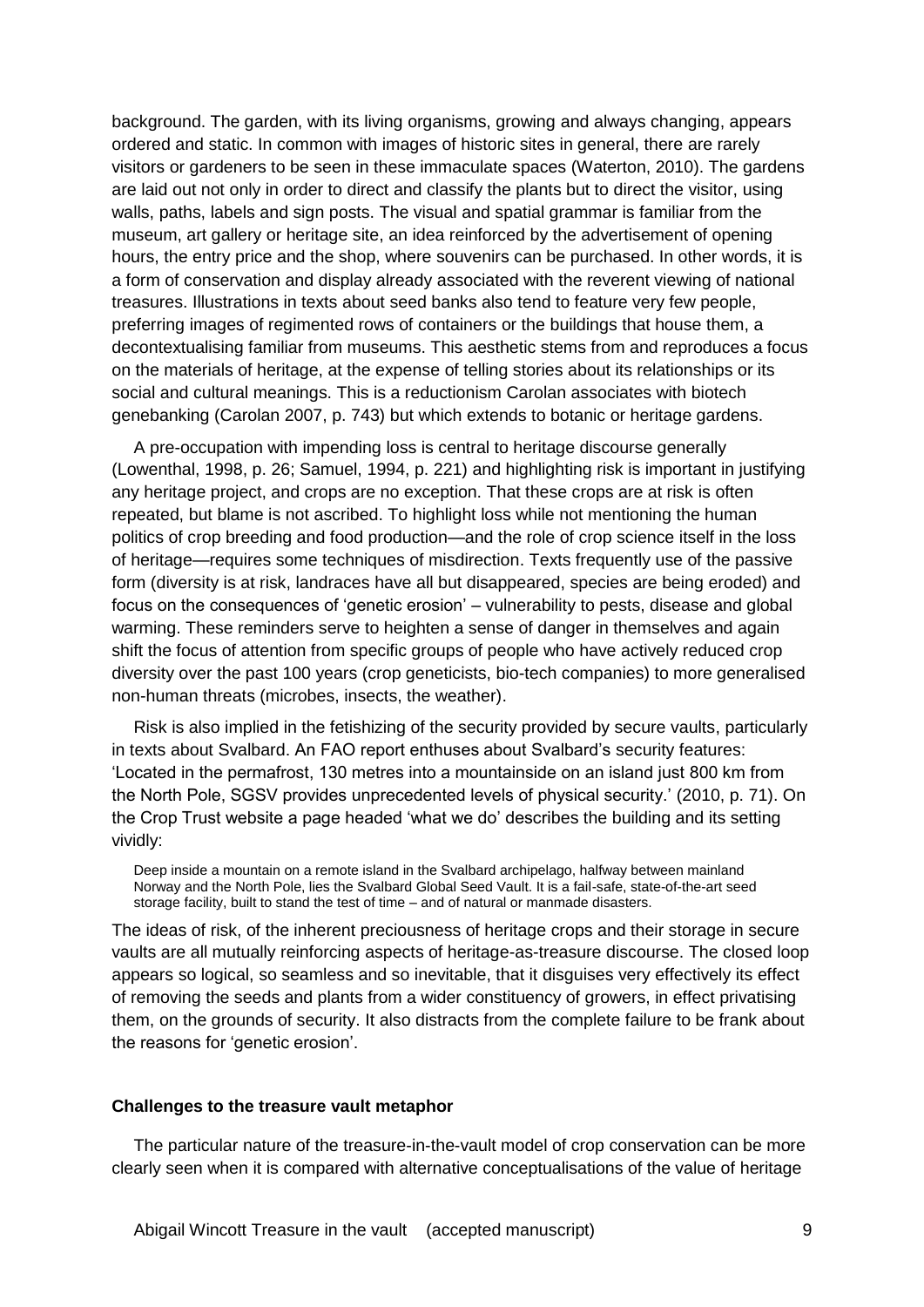crops. Examples can be found in the lifestyle media, food packaging and the promotional materials of the growing number of restaurants, seed suppliers and supermarkets selling heritage produce or seeds. Here, a consumerist strand of heritage crop discourse emphasises the sensory pleasures to be found in heritage foods, because of their vivid and varied shapes and colours, the increased choice they represent, their reputedly superior taste and even the 'warm fuzzy feeling' (HSL 'adopt a veg' webpage, 2014) of connecting with and helping to rescue food heritage.

Reports, newsletters and posters produced by activist groups also offer the chance to see another framing of heritage value. They tend to emphasise the value of heritage practices over heritage materials or experiences—the practices of growing and saving seed from traditional varieties. The right to cultivate and share traditional varieties so is often framed as the heritage at stake, as much as the varieties themselves, and the heritage is said to be threatened by the increasing hold of the global biotech corporations over food production. It is the texts produced by activist groups that produce the most explicit attacks on the use of secure vaults to safeguard seeds and genes. La Via Campesina, which campaigns for smallscale agriculture, characterizes the peasant farmer as a last line of defence in the fight to protect heritage, and genebanks a challenge to heritage conservation to be overcome:

If the know-how of farmers and peasants in selecting and conserving seeds disappears as older people pass away, our children will be left at the mercy of multinationals. If small-scale practitioners do not, starting today, go and retrieve from still accessible refrigerated banks the seeds of their parents which are required for new selections, then these seeds will no longer be available tomorrow. (La Via Campesina, 2013)

Elsewhere in the same booklet, Svalbard's 'precious cargo' of the BBC report is derided as 'frozen corpses' and the group repeatedly undermines the genebanks' claims to act on behalf of humanity by linking them to corporate interests:

The industry cannot produce its "improved" seeds without drawing on the heritage of peasant seeds. This is why it has mobilized states to collect these seeds - at the same time that it works towards prohibiting them in the fields - and to lock them up in gene banks made available to the industry.

In these examples, a battle to define gene banking is happening as the same facilities are framed very differently to the sector's own texts. The clinical precision and great security of genebanking in Svalbard-led narratives is associated here with death and imprisonment. Blame for genetic erosion is not side-stepped here.

The literature produced by one Scottish community group, the Fife Diet, shows that the treasure metaphor is not inevitably used to cultivate a secure and privatised form of guardianship. Their heritage apple booklet *The Apple Hunter's Handbook* (Walker & Elphee, 2014), is subtitled 'Find Scotland's Lost Treasure' and emerges from a heritage fruit project they named 'the Silver Bough'. In the webpages about the Silver Bough and Seed Kist projects, they describe Scottish fruit and vegetable heritage as forgotten 'wealth' and 'treasure', which, through their work, are being rediscovered:

The Seed Kist is a treasure chest full of seeds. It is a symbol for the wealth and diversity of the crops that grow in Scotland. […] we should look beyond the chips and begin to rediscover the hundreds of unique and unsung Scottish fruit and veg varieties, and reclaim them as part of our culture. (Seed Kist webpage)

Although the organisations says it aims to 'set up a national collection of Scotland's unique heritage varieties', its descriptions of the collection and how it is formed are very different to the large heritage institutions and gene banks. They frame fruit and vegetable heritage as a cultural asset, linked with food traditions and legends, rather than a material asset for professional crop breeding. The group's webpage updates on the Seed Kist Tour show the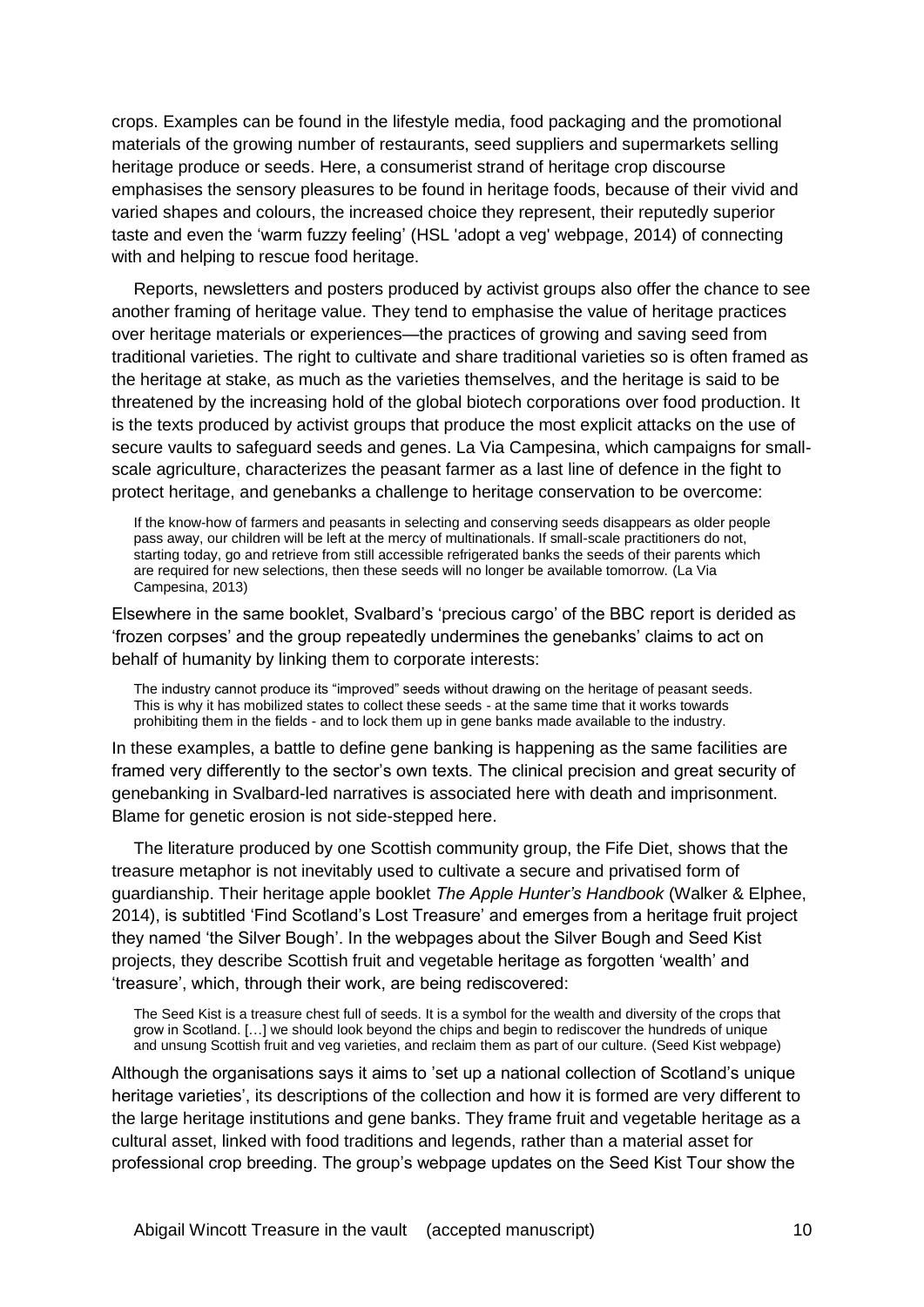openness of their conservation model to the practices and knowledge of others:

We think everyone should make their own Seed Kist – each region of Scotland, each glen, each community garden or croft – and appoint a keeper of the kist who will make sure that the seeds of all the most valued crops are gathered in each year to restock the collection.

The collection work of the group seems to represent an attempt at conservation through awareness raising and the mobilising of a dispersed network of local activists, who will act collectively to safeguard heritage. In place of an emphasis on loss as a kind of extinction, as is more common in the texts produced by gene banks and heritage institutions, the Fife Diet texts speak about lost heritage as if it were buried treasure – ready to be unearthed by the motivated consumer or grower. The Fife diet texts show that the idea of 'treasure' itself is less important than how it is developed.

# **The consequences of the treasure metaphor**

The treasure-at-risk motif may seem at first glance like a useful tool to communicate the value of genetic diversity or of crop heritage. But it shapes that value and constrains understanding of what heritage is for, who it is for and what ought to be done with it. It emphasises the materiality of plants, their seeds or genes, thus establishing them as something that can be owned. This supports the development of the 'collection', a strategy by which institutions make seeds or plants into unique and irreplaceable 'treasures', and hold them in trust for future generations. A range of material entities from white coats to an arctic glacier are then enrolled in the stabilisation of this particular understanding of heritage as treasure and its protection as synonymous with secure custodianship and in some cases, reverent display and public viewing. In other words, as well as bonding the abstract notion of heritage to material accessions, the treasure metaphor also helps to bond heritage to discrete sites of guardianship, always under expert control. This is despite the continued existence of the same varieties in collections, farms and gardens elsewhere. The treasure in the vault narrative encourages the idea that this heritage is only meaningful in the secure collection, where its raw potential can be actualised by expert study. The associations of 'treasure' with resources 'mined' from the ground helps erase the prehistory of these varieties on farms and in gardens. It thus also erases the work and creativity of other people, who had already worked on this 'treasury', using selective breeding on plants, giving them different meanings, based in traditions of food production and consumption.

The collecting and study of heritage specimens is an exercise of the symbolic power to order and give meaning to the contested field of heritage crop discourses (Hall, 2005, p. 24), taking crop varieties from these other contexts and stripping them of their existing meanings and value, assigning them new ones – conservationists' treasures. Guardianship of a collection thus affords discursive control over the materials and meanings of heritage crops. The association of treasure with monetary wealth is also brought into play. When collections are kept as a reserve, ready to be 'capitalised on' by the institutions who invest in them. As well as securing these resources away from the general public (Carolan 2007, pp. 747), framing heritage crops as treasure also paves the way for their use in profit-making activity and the securing of rights of collection owners through plant breeder's rights and patents.

The dominant idea of treasure employed in institutional, expert-led crop heritage discourse generally avoids being too literal about the potential to translate natural 'treasury' into financial wealth though. Treasure is generally envisioned as a wealth of humankind,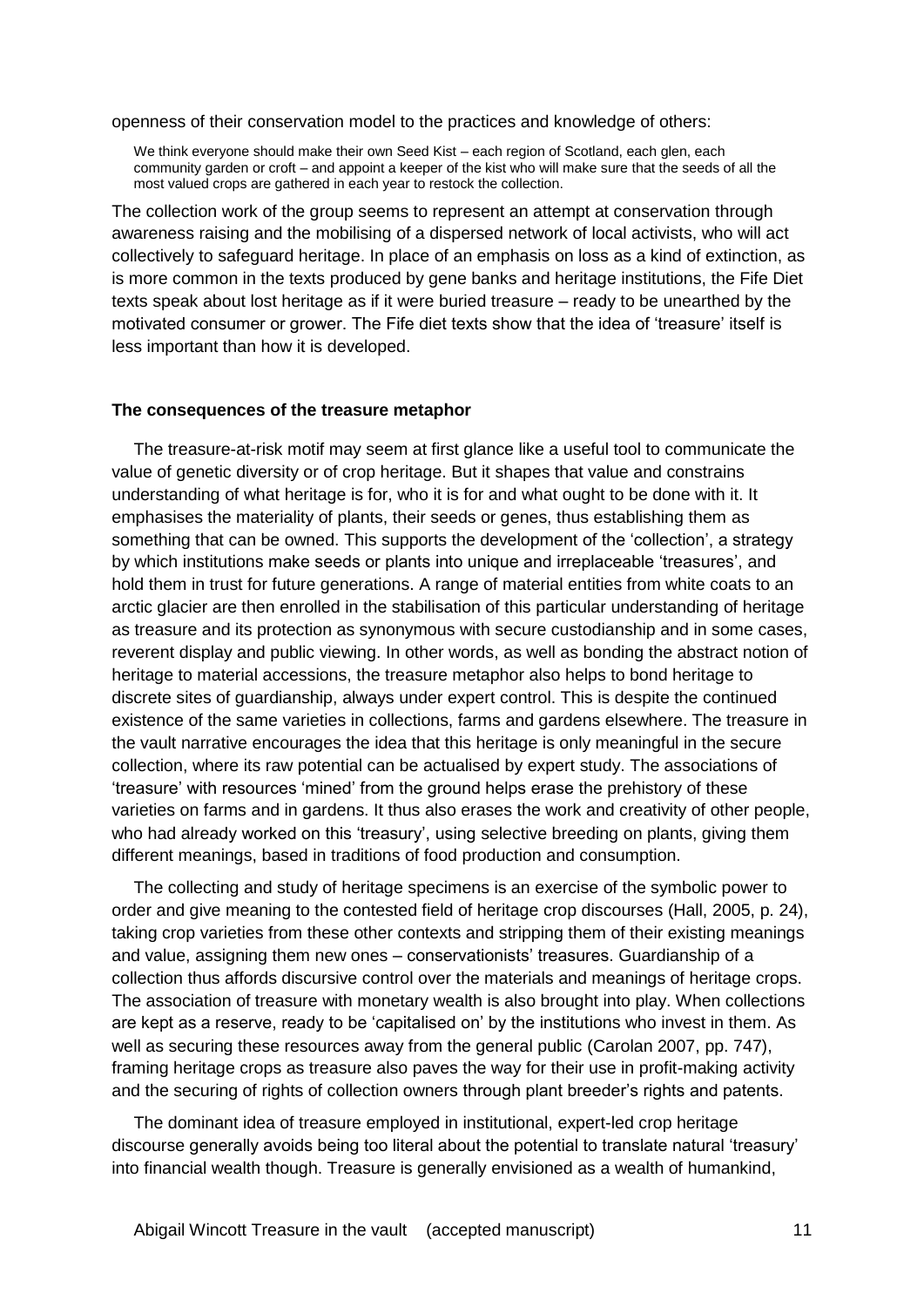used in projects of education and advancement of human civilisation, to feed the world. The story of heritage crops told by conservation bodies is one apparently without discord or difference of interest, where experts hold safe 'an invaluable heritage for mankind', on behalf of us all (Krasteva, Stoilova, Varbanova, & Neykov, 2009, p. 53). The risks to crop heritage treasure and solutions for preservation are all understood to exist entirely within and for the use of the professional agricultural sector or the field of heritage conservation. The ethos of heritage protection as a service to humankind and future generations obfuscates the effective privatisation of these resources in secure genebanks, and corporate use of those genebank resources. It also glosses over the role that expert plant breeding has played in reducing genetic diversity, in other words, threatening the very treasures it aims to protect.

The treasure metaphor matters because of its uses in establishing and justifying the power of some interest groups over resources for food and agriculture. It is widely understood that home gardens, small holdings and habitats of crop wild relatives are vital reservoirs of genetic diversity (Bailey, Eyzaguirre, & Maggioni, 2009; Hopkins & Maxted, 2011, p. 27; Nazarea, 2005, 2006), and that diversity develops in the field, through traditional crop selection, rather than professional crop breeding programmes, which themselves reduce diversity in order to enable a more predictable crop, given certain inputs (Kell et al., 2009, p. 16; Vetelainen et al., 2009, p. 6). Yet around the world resources continue to be devoted to storing small quantities of seed at great cost in seed banks and heritage gardens and through government funding, charitable donations or purchases, the general population is called on to support these heritage conservation works.

Logically, then, the emphasis on preciousness and precariousness must be questioned. Declension narratives and the idea of the precariousness of precious remains from the past are so ubiquitous in both heritage discourse and environmental discourse generally that this is not an easy change to make. Yet the non-institutional discourse demonstrate that alternatives are available and becoming more widespread in places like the UK, where the treasure-in-the-vault conceptualisation of crop heritage faces increasing discursive pressure as consumer discourse in particular continues to grow (Food and Environment Research Agency, 2009; Horticultural Trades Association, 2010). It is an interesting development of crop heritage discourse that the greatest pressure on the privatisation of heritage resources may come not from public sector guardianship, but commercialisation.

# **References**

- Bailey A, Eyzaguirre PB and Maggioni L (2009) *Crop Genetic Resources in European Home Gardens: Proceedings of a Workshop 3–4 October 2007*, Llubljana. Rome: Biodiversity International.
- BBC (2016) David Shukman reporting from Svalbard Global Seed Vault. *News at Ten*, 22 January.
- BBC Radio 4 (2012) *Gardeners' Question Time*, 15 Jan. Somethin' Else for BBC.
- BBC Radio 4 (2014) *Plants: From Roots to Riches*. 25-part series, 28 July–29 August.
- Breen SD (2015) Saving seeds: the Svalbard Global Seed Vault, Native American seedsavers, and problems of property. *Journal of Agriculture, Food Systems, and Community Development* 5(2): 39–52.
- Carolan M (2007) Saving seeds, saving culture: a case study of a heritage seed bank. *Society and Natural Resources* 20: 739–750.
- CGIAR (Consultative Group for International Agricultural Research) (1996) *1971–1996: 25 Years of Food and Agriculture Improvement in Developing Countrie*s. Available at: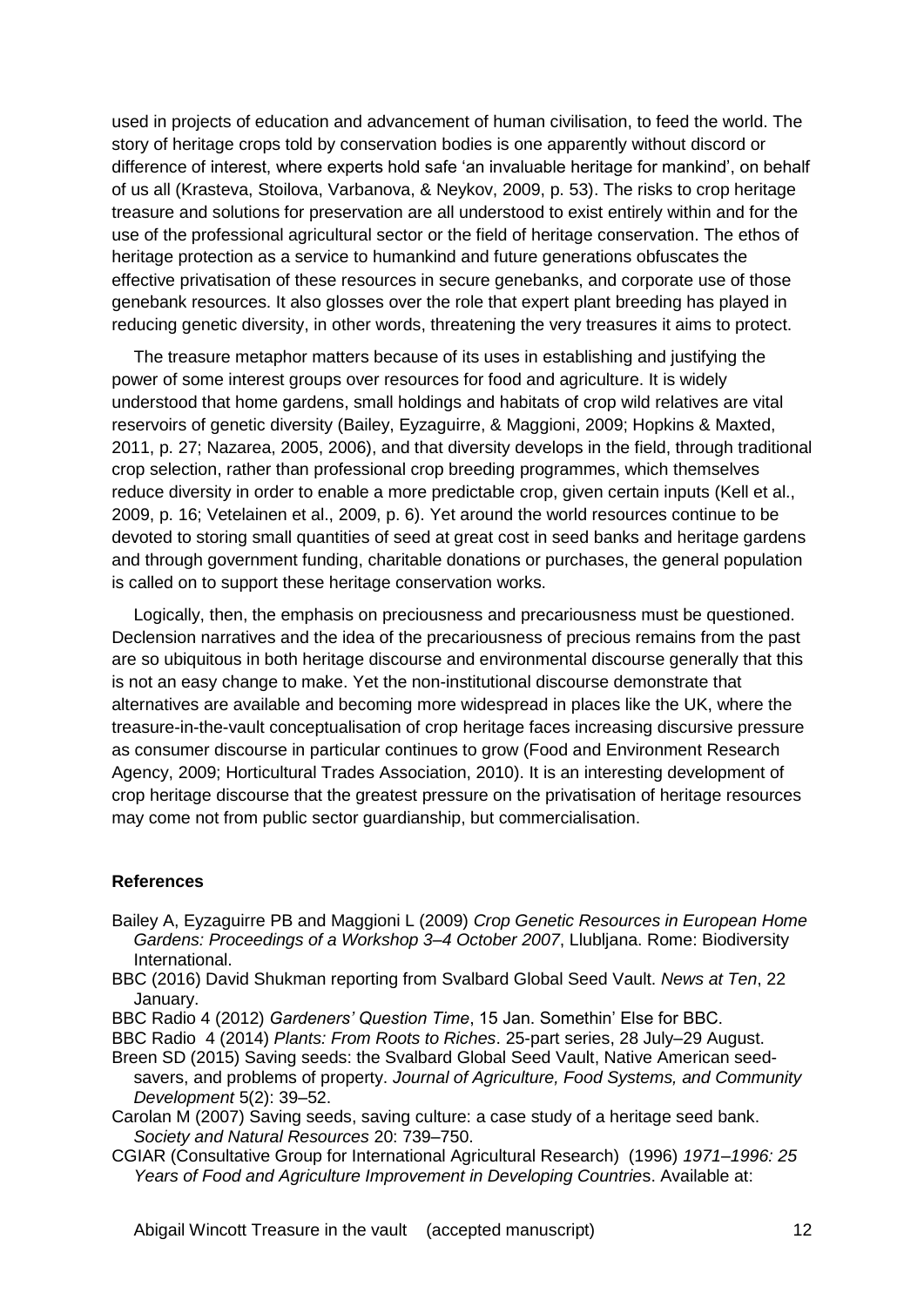http://www.worldbank.org/html/cgiar/25years/gene.html (accessed 14 September 2017). Evans P (2007) *Seed sense*. The Guardian, 18 July. Available at:

http://www.theguardian.com/society/2007/jul/18/conservation.food (accessed14 September 2017).

- FAO (Food and Agriculture Organization) (2010) *The Second Report on the State of the World's Plant Genetic Resources for Food and Agriculture*. Rome: FAO. Available at: http://www.fao.org/docrep/013/i1500e/i1500e00.htm (accessed 14 September 2017).
- Food and Environment Research Agency (2009) *Conservation and Amateur Vegetable Varieties Directive 2009/145/EC*. Available at: http://archive.defra.gov.uk/corporate/consult/veg-variety/100804-veg-variety-condoc-
- pia.pdf (accessed 14 September 2017).
- Foucault M (1972) *The Archaeology of Knowledge*, trans. Sheridan Smith AM. New York: Pantheon.
- Foucault M (1977) *Language, Counter-memory, Practice: Selected Essays and Interviews*, trans. and ed. Bouchard D. Ithaca, NY: Cornell University Press.
- Foucault M (1994 [1970]) The Order of Things: An Archaeology of the Human Sciences. New York: Vintage.
- Fowler C and Mooney PR (1990) *Shattering: Food, Politics and the Loss of Genetic Diversity*. Tucson, AZ: University of Arizona Press.
- Friis-Hansen E and Sthapit B (2000) *Participatory Approaches to the Conservation and Use of Plant Genetic Resources*. Rome: International Plant Genetic Resources Institute.
- Gewin V (2015) 'DivSeek aims to mine the genetic treasure in seed bank vaults. *Science Magazine*, 9 January.
- Graddy TG (2013) Regarding biocultural heritage: in situ political ecology of agricultural biodiversity in the Peruvian Andes. *Agriculture and Human Values* 30(4): 587–604.
- Guteva Y, Varbanova K and Shamov D (1998) Enrichment of national collection of plant genetic resources with new germplasm. *Agricultural Science* 35: 791–795.
- Hall S (2005) Whose heritage? Un-settling 'the heritage', re-imagining the post-nation. In: Littler J and Naidoo R (eds) *The Politics of Heritage: The Legacies of 'Race'*. Abingdon: Routledge, pp. 23–35.
- Hart C (2011) Return to roots: heritage varieties of carrot. *Telegraph*, 16 November. Available at: http://www.telegraph.co.uk/foodanddrink/recipes/8891258/Return-to-roots-Heritage-varieties-of-carrot.html (accessed 14 September 2017).
- Hopkins J and Maxted N (2011) *Crop wild relatives: plant conservation for food security*. Peterborough: Natural England. Available at:
- http://publications.naturalengland.org.uk/file/64058 (accessed 14 September 2017).
- Horticultural Trades Association (2010) *HTA GIM Market Update – All Things GO Drive Garden Market.* Report based on market research.
- HSL (Heritage Seed Library) (2014) *Adopt a veg*. Available at: http://www.adoptaveg.org.uk:80/
- viewgifts.php (accessed 14 September 2017).
- Jabs C (1984) *The Heirloom Gardener*. San Francisco: Sierra Club Books.
- Jordan JA (2007) The heirloom tomato as cultural object: investigating taste and space. *Sociologia Ruralis* 47(1): 20–41.
- Jordan JA (2015) Edible Memory: The Lure of Heirloom Tomatoes and Other Forgotten Foods. Chicago University of Chicago Press.
- Kastler G, Onorati A and Brac B (2013) Seeds and peasant autonomy. In: Bellows A, Callenius C, Campeau X, Cedeño MA, Immink M, McNeely K et al. (eds) *Right to Food and Nutrition Watch 2013: Alternatives and Resistance to Policies that Generate Hunger*. Heidelberg: Brot für die Welt, FIAN International and ICCO Cooperation, pp. 47–53.
- Kell SP, Maxted N, Astley D, Allender C, Ford-Lloyd BV and Contributors (2009) *Vegetable Landrace Inventory of England and Wales*. Available at: www.grfa.org.uk/media\_files/
- publications\_plant/veg\_lr\_inventory\_england\_and\_wales.pdf (accessed 14 September 2017).
- Krasteva L, Stoilova T, Varbanova K and Neykov S (2009) Bulgarian Landrace Inventory –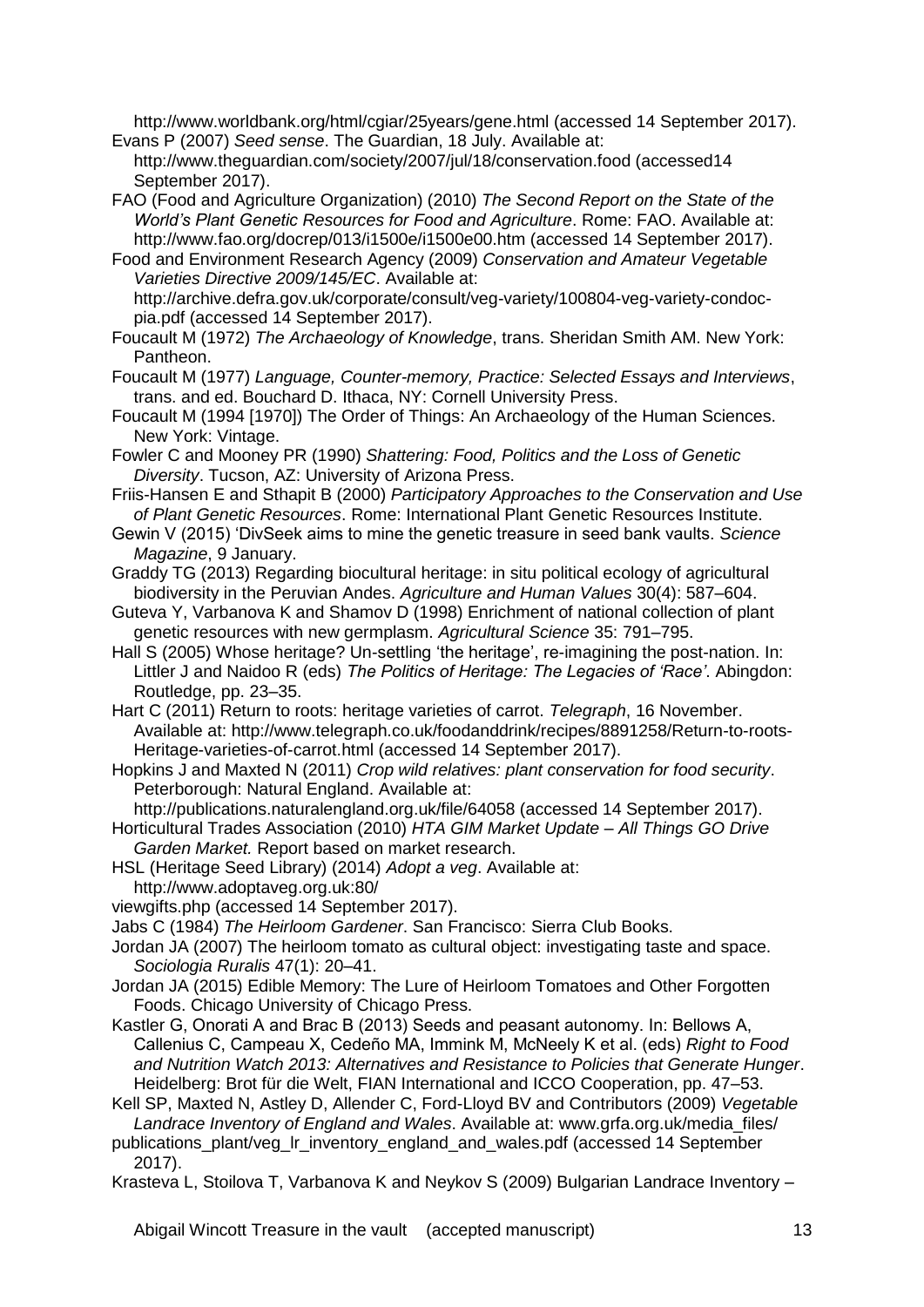significance and use. In: Veteläinen M, Negri V and Maxted N (eds) *European Landraces: On-farm Conservation, Management and Us*e. Rome: International Plant Genetic Resources Institute , pp. 53–68.

- Kumari J, Kumar A, Bhatt KC, Mishra AK, Singh TP and Sharma RK (2016) Characterization of maize collections from Nagaland state of North Eastern Himalayan region. *Plant Gene and Trait* 7(12): 1–7.
- La Via Campesina (2013) *La Via Campesina: Our Seeds, Our Future. Notebook No. 6*. Jakarta: La Via Campesina. Available at: https://www.slideshare.net/S7w4X/zwv110 (accessed 14 September 2017).
- Laclau E and Mouffe C (2001) Hegemony and Socialist Strategy: Towards a Radical Democratic Politics, 2nd edn. London: Verso.
- Latour B (1986) The powers of association. In: Law J (ed.) *Power, Action and Belief: A New Sociology of Knowledge?* London: Routledge and Kegan Paul, pp. 264–280.
- Latour B (1991) Technology is society made durable. In: Law J (ed.) *A Sociology of Monsters? Essays on Power, Technology and Domination.* London: Routledge, pp. 103– 131.
- Law J (1991) Power, discretion and strategy. In: Law J (ed.) *A Sociology of Monsters? Essays on Power, Technology and Domination.* London: Routledge, pp. 165–191.
- Loskutov IG (1999) Vavilov and his Institute: A History of the World Collection of Plant Genetic Resources in Russia. Rome: International Plant Genetic Resources Institute.
- Lowenthal D (1998) *The Heritage Crusade and the Spoils of History*. Cambridge: Cambridge University Press.
- Mulvany P and Berger R (2002) *Sustaining Agricultural Biodiversity*. Produced for the Forum for Food Sovereignty by ETC Group, GRAIN, ITDG. Available at:

http://practicalaction.org/docs/ia4/accessgenres.pdf (accessed September 2017). National Trust (2012) *Going Local: Annual Report 2011/12*. Available at:

- http://www.nationaltrust.org.uk/about-us/annual-reports/ (accessed 14 September 2017). National Trust (2015) *Preserving Cornish heritage one apple at a time*. Available at:
- http://www.nationaltrust.org.uk/article-1356393744760/ (accessed 14 September 2017). Nazarea VD (1996) Fields of memories as everyday resistance. *Cultural Survival Quarterly* 20(1), Available at: https://www.culturalsurvival.org/publications/cultural-survival
	- quarterly/fields-memories-everyday-resistance (accessed 14 September 2017).
- Nazarea VD (1998) *Cultural Memory and Biodiversity*. Tucson, AZ: University of Arizona Press.

Nazarea VD (2005) Heirloom Seeds and Their Keepers: Marginality and Memory in the Conservation of Biological Diversity. Tucson, AZ: University of Arizona Press.

- Nazarea VD (2006) Local knowledge and memory in biodiversity conservation. *Annual Review of Anthropology* 35: 317–335.
- Phillips C (2016) Saving More than Seeds: Practices and Politics of Seed Saving. London: Routledge.
- Qualset CO (1997) Jack R. Harlan (1917–1998) plant explorer, archaeobotanist, geneticist and plant breeder. In: Damania AB, Valkoun J, Willcox G and Qualset CO (eds) *The Origins of Agriculture and Crop Domestication: Proceedings of the Harlan Symposium*, ICARDA, Aleppo, Syria, 10–14 May.
- Samuel R (2012 [1994]) Theatres of Memory: Past and Present in Contemporary Culture, 2nd edn. London: Verso.
- Scarascia-Mugnozza GT and Perrino P (2002) The history of ex situ conservation and use of plant genetic resources. In: Engels JMM, Ramanatha Rao V, Brown AHD and Jackson MT (eds) *Managing Plant Genetic Diversity*. London: CABI Publishing, pp. 1–22.
- Smith L (2006) Uses of Heritage. London: Routledge.
- Vernooy R, Shrestha P and Sthapit B (eds) (2015) *Community Seed Banks: Origins, Evolution and Prospects.* Abingdon: Routledge.
- Vetelainen M, Negri V and Maxted N (eds) (2009) *European Landraces: On-farm Conservation, Management and Use*. Rome: International Plant Genetic Resources Institute.